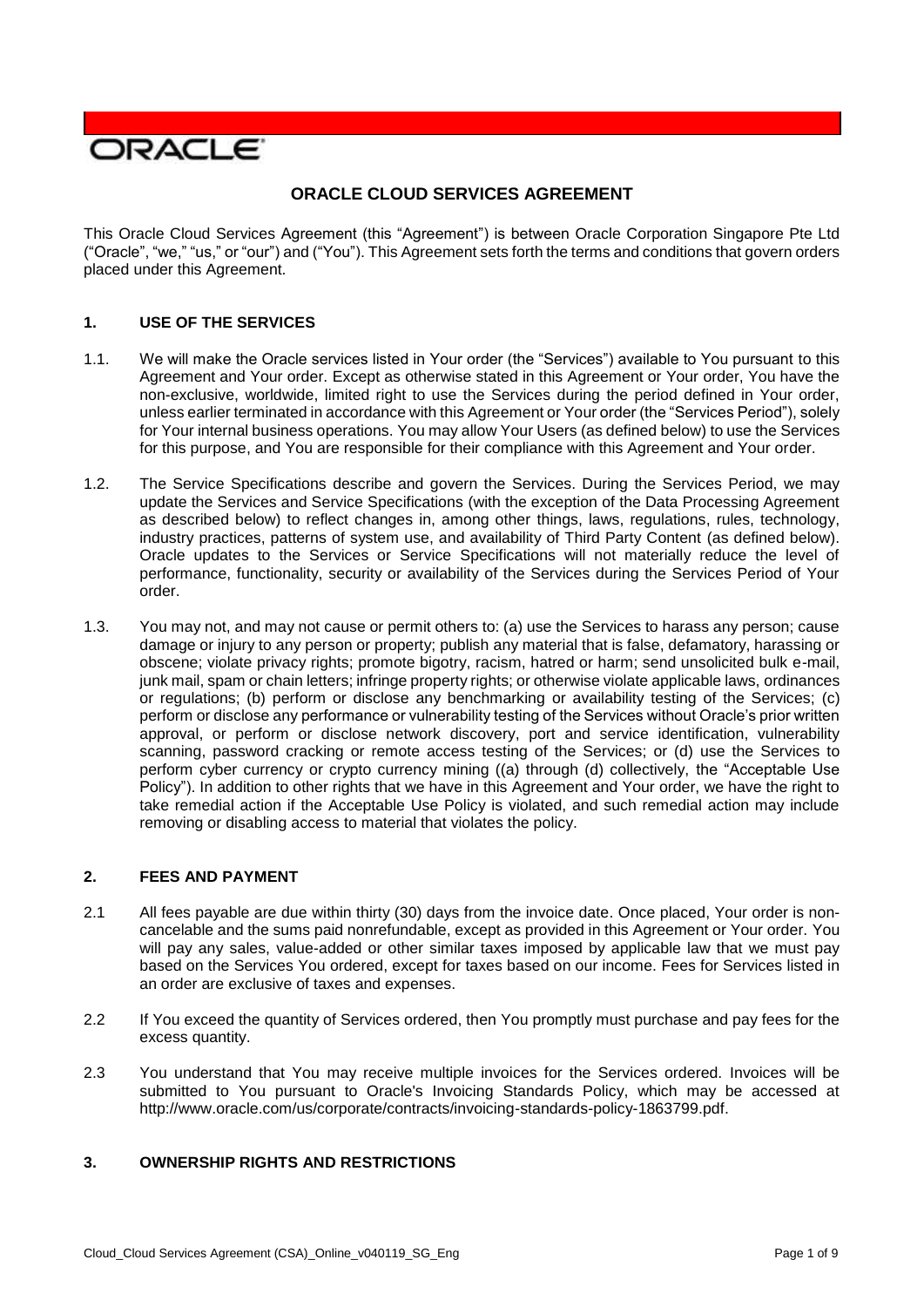- 3.1. You or Your licensors retain all ownership and intellectual property rights in and to Your Content (as defined below). We or our licensors retain all ownership and intellectual property rights in and to the Services, derivative works thereof, and anything developed or delivered by or on behalf of us under this Agreement.
- 3.2. You may have access to Third Party Content through use of the Services. Unless otherwise stated in Your order, all ownership and intellectual property rights in and to Third Party Content and the use of such content is governed by separate third party terms between You and the third party.
- 3.3. You grant us the right to host, use, process, display and transmit Your Content to provide the Services accuracy, quality, integrity, legality, reliability, and appropriateness of Your Content, and for obtaining pursuant to and in accordance with this Agreement and Your order. You have sole responsibility for the all rights related to Your Content required by Oracle to perform the Services.
- 3.4. You may not, and may not cause or permit others to: (a) modify, make derivative works of, disassemble, decompile, reverse engineer, reproduce, republish download or copy any part of the Services (including data structures or similar materials produced by programs); (b) access or use the Services to build or support, directly or indirectly, products or services competitive to Oracle; or (c) license, sell, transfer, available the Services to any third party except as permitted by this Agreement or Your order. assign, distribute, outsource, permit timesharing or service bureau use of, commercially exploit, or make

## **4. NONDISCLOSURE**

- 4.1. By virtue of this Agreement, the parties may disclose to each other information that is confidential Agreement and Your order, Your Content residing in the Services, and all information clearly identified ("Confidential Information"). Confidential Information shall be limited to the terms and pricing under this as confidential at the time of disclosure.
- 4.2. A party's Confidential Information shall not include information that: (a) is or becomes a part of the public domain through no act or omission of the other party; (b) was in the other party's lawful possession prior to the disclosure and had not been obtained by the other party either directly or indirectly from the disclosing party; (c) is lawfully disclosed to the other party by a third party without restriction on the disclosure; or (d) is independently developed by the other party.
- 4.3. Each party agrees not to disclose the other party's Confidential Information to any third party other than as set forth in the following sentence for a period of five years from the date of the disclosing party's disclosure of the Confidential Information to the receiving party; however, we will protect the confidentiality of Your Content residing in the Services for as long as such information resides in the Services. Each party may disclose Confidential Information only to those employees, agents or subcontractors who are required to protect it against unauthorized disclosure in a manner no less protective than required under this Agreement, and each party may disclose the other party's Confidential Information in any legal proceeding or to a governmental entity as required by law. We will protect the confidentiality of Your Content residing in the Services in accordance with the Oracle security practices defined as part of the Service Specifications applicable to Your order.

# **5. PROTECTION OF YOUR CONTENT**

- 5.1. In order to protect Your Content provided to Oracle as part of the provision of the Services, Oracle will comply with the applicable administrative, physical, technical and other safeguards, and other aspects applicable aspects of system and content management, available at [http://www.oracle.com/us/corporate/contracts/cloud-services/index.html.](http://www.oracle.com/us/corporate/contracts/cloud-services/index.html)
- 5.2. To the extent Your Content includes Personal Data (as that term is defined in the applicable data privacy policies and the Data Processing Agreement (as that term is defined below)), Oracle will furthermore comply with the following: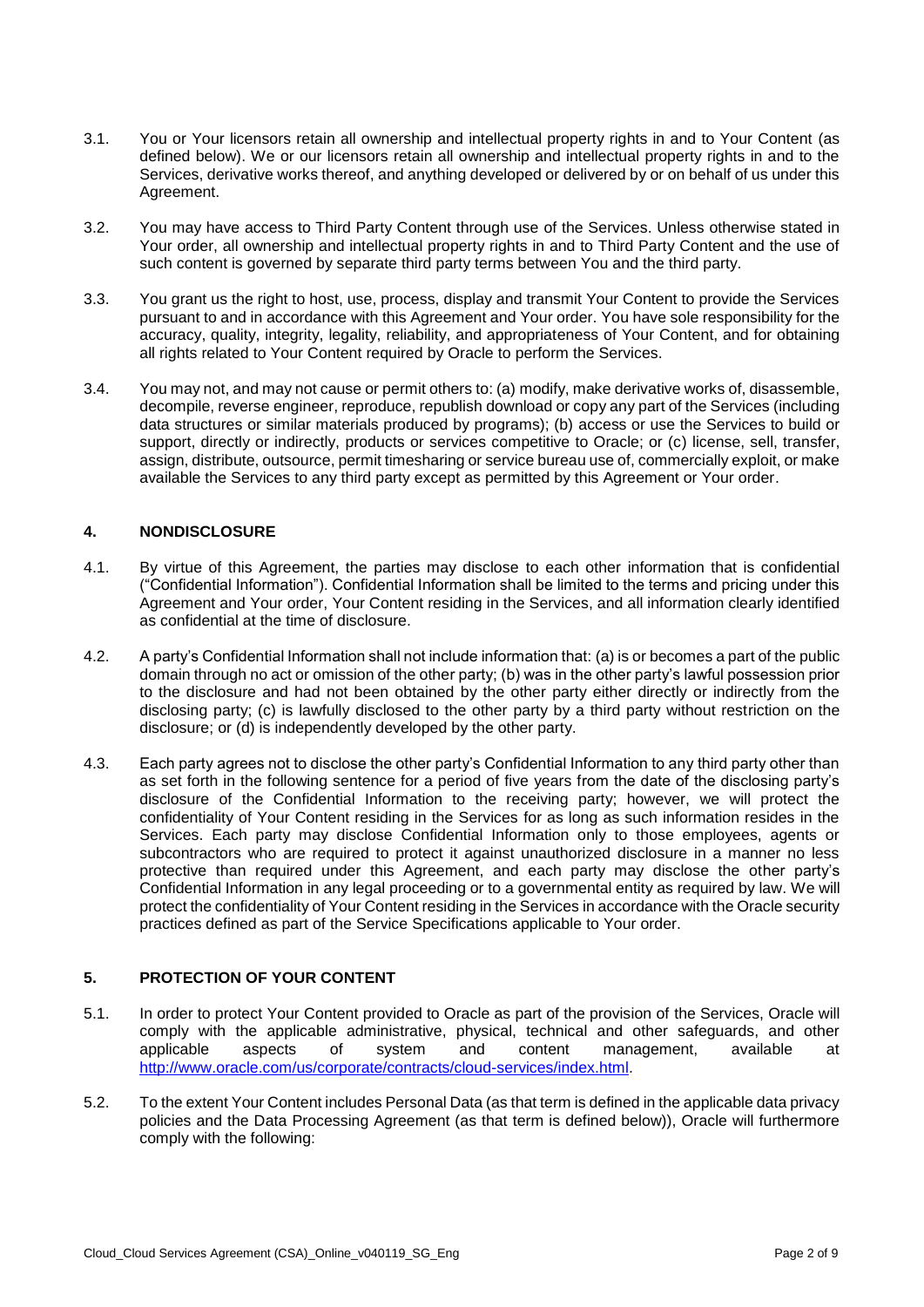- a. the relevant Oracle privacy policies applicable to [http://www.oracle.com/us/legal/privacy/overview/index.html;](http://www.oracle.com/us/legal/privacy/overview/index.html) and Services, available at
- b. the applicable version of the Data Processing Agreement for Oracle Services (the "Data Processing Agreement"), unless stated otherwise in Your order. The version of the Data Processing Agreement applicable to Your order (a) is available at [https://www.oracle.com/corporate/contracts/cloud](https://www.oracle.com/corporate/contracts/cloud-services/contracts.html#data-processing)[services/contracts.html#data-processing](https://www.oracle.com/corporate/contracts/cloud-services/contracts.html#data-processing) and is incorporated herein by reference, and (b) will remain in force during the Services Period of Your order. In the event of any conflict between the terms of the Data Processing Agreement and the terms of the Service Specifications (including any applicable Oracle privacy policies), the terms of the Data Processing Agreement shall take precedence.
- 5.3. Without prejudice to Sections 5.1 and 5.2 above, You are responsible for (a) any required notices, consents and/or authorizations related to Your provision of, and our processing of, Your Content (including any Personal Data) as part of the Services, (b) any security vulnerabilities, and the consequences of such vulnerabilities, arising from Your Content, including any viruses, Trojan horses, worms or other harmful programming routines contained in Your Content, and (c) any use by You or Your Users of the Services in a manner that is inconsistent with the terms of this Agreement. To the extent You disclose or transmit Your Content to a third party, we are no longer responsible for the security, integrity or confidentiality of such content outside of Oracle's control.
- 5.4. Unless otherwise specified in Your order (including in the Service Specifications), Your Content may not include any sensitive or special data that imposes specific data security or data protection obligations on Oracle in addition to or different from those specified in the Service Specifications. If available for the Services, You may purchase additional services from us (e.g., Oracle Payment Card Industry Compliance Services) designed to address specific data security or data protection requirements applicable to such sensitive or special data You seek to include in Your Content.

### **6. WARRANTIES, DISCLAIMERS AND EXCLUSIVE REMEDIES**

- 6.1. Each party represents that it has validly entered into this Agreement and that it has the power and authority to do so. We warrant that during the Services Period, we will perform the Services using commercially reasonable care and skill in all material respects as described in the Service Specifications. If the Services provided to You were not performed as warranted, You must promptly provide us with a written notice that describes the deficiency in the Services (including, as applicable, the service request number notifying us of the deficiency in the Services).
- 6.2. WE DO NOT WARRANT THAT THE SERVICES WILL BE PERFORMED ERROR-FREE OR UNINTERRUPTED, THAT WE WILL CORRECT ALL SERVICES ERRORS, OR THAT THE SERVICES WILL MEET YOUR REQUIREMENTS OR EXPECTATIONS. WE ARE NOT RESPONSIBLE FOR ANY ISSUES RELATED TO THE PERFORMANCE, OPERATION OR SECURITY OF THE SERVICES THAT ARISE FROM YOUR CONTENT OR THIRD PARTY CONTENT OR SERVICES PROVIDED BY THIRD PARTIES.
- 6.3. FOR ANY BREACH OF THE SERVICES WARRANTY, YOUR EXCLUSIVE REMEDY AND OUR ENTIRE LIABILITY SHALL BE THE CORRECTION OF THE DEFICIENT SERVICES THAT CAUSED THE BREACH OF WARRANTY, OR, IF WE CANNOT SUBSTANTIALLY CORRECT THE DEFICIENCY IN A COMMERCIALLY REASONABLE MANNER, YOU MAY END THE DEFICIENT SERVICES AND WE WILL REFUND TO YOU THE FEES FOR THE TERMINATED SERVICES THAT YOU PRE-PAID TO US FOR THE PERIOD FOLLOWING THE EFFECTIVE DATE OF TERMINATION.
- 6.4. TO THE EXTENT NOT PROHIBITED BY LAW, THESE WARRANTIES ARE EXCLUSIVE AND THERE ARE NO OTHER EXPRESS OR IMPLIED WARRANTIES OR CONDITIONS INCLUDING FOR SOFTWARE, HARDWARE, SYSTEMS, NETWORKS OR ENVIRONMENTS OR FOR MERCHANTABILITY, SATISFACTORY QUALITY AND FITNESS FOR A PARTICULAR PURPOSE.

## **7. LIMITATION OF LIABILITY**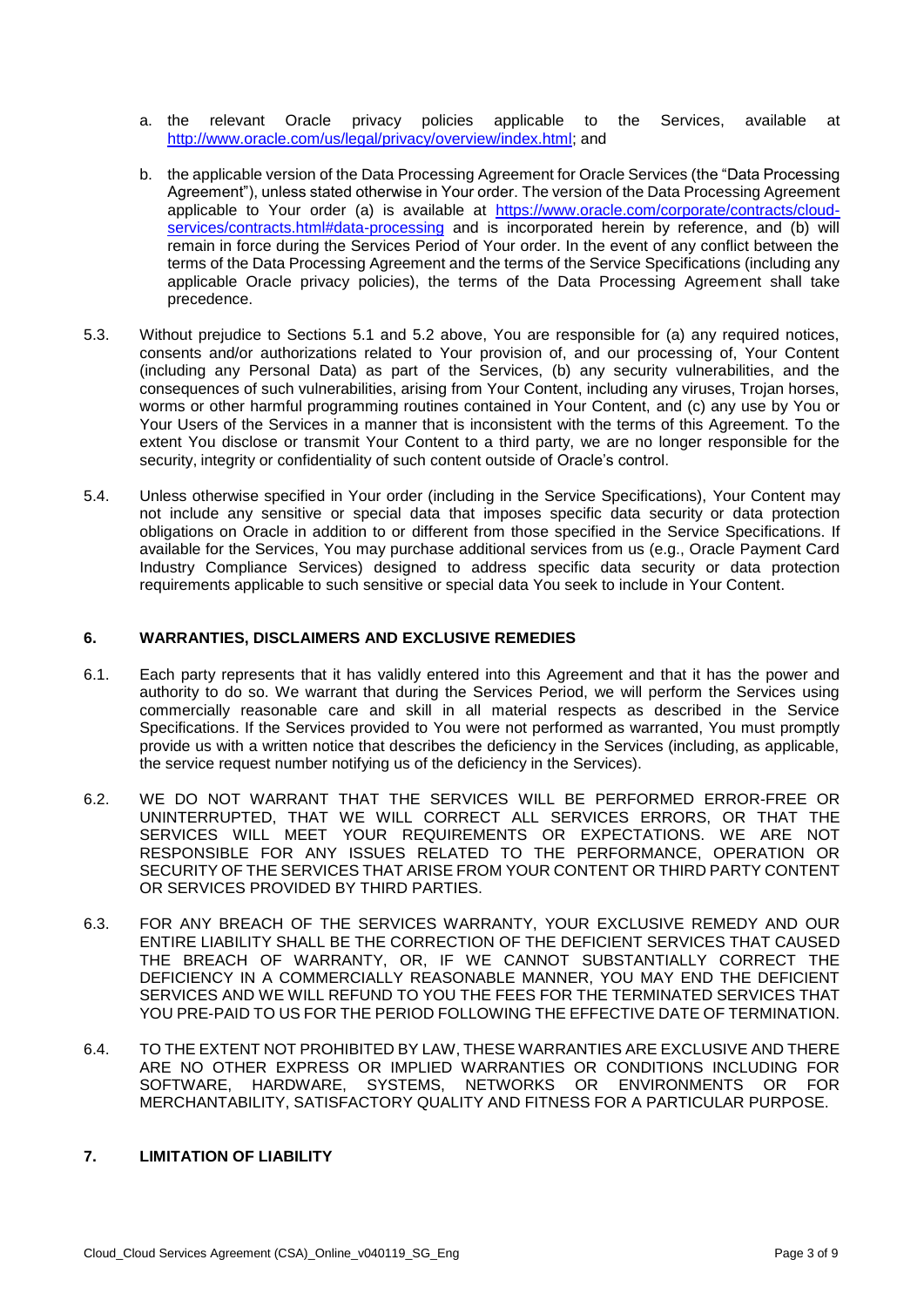- 7.1. IN NO EVENT WILL EITHER PARTY OR ITS AFFILIATES BE LIABLE FOR ANY INDIRECT, LOSS OF REVENUE, PROFITS (EXCLUDING FEES UNDER THIS AGREEMENT), SALES, DATA, CONSEQUENTIAL, INCIDENTAL, SPECIAL, PUNITIVE, OR EXEMPLARY DAMAGES, OR ANY DATA USE GOODWILL OR REPUTATION.
- 7.2. IN NO EVENT SHALL THE AGGREGATE LIABILITY OF ORACLE AND OUR AFFILIATES ARISING OUT OF OR RELATED TO THIS AGREEMENT OR YOUR ORDER, WHETHER IN CONTRACT, FOR THE SERVICES GIVING RISE TO THE LIABILITY DURING THE TWELVE (12) MONTHS TORT, OR OTHERWISE, EXCEED THE TOTAL AMOUNTS ACTUALLY PAID UNDER YOUR ORDER IMMEDIATELY PRECEDING THE EVENT GIVING RISE TO SUCH LIABILITY.

### **8. INDEMNIFICATION**

- 8.1. If a third party makes a claim against either You or Oracle ("Recipient" which may refer to You or us depending upon which party received the Material), that any information, design, specification, instruction, software, service, data, hardware, or material (collectively, "Material") furnished by either You or us ("Provider" which may refer to You or us depending on which party provided the Material) and used by the Recipient infringes the third party's intellectual property rights, the Provider, at the Provider's sole cost and expense, will defend the Recipient against the claim and indemnify the Recipient from the damages, liabilities, costs and expenses awarded by the court to the third party claiming infringement or the settlement agreed to by the Provider, if the Recipient does the following:
	- a. notifies the Provider promptly in writing, not later than 30 days after the Recipient receives notice of the claim (or sooner if required by applicable law);
	- b. gives the Provider sole control of the defense and any settlement negotiations; and
	- c. gives the Provider the information, authority and assistance the Provider needs to defend against or settle the claim.
- 8.2. If the Provider believes or it is determined that any of the Material may have violated a third party's intellectual property rights, the Provider may choose to either modify the Material to be non-infringing (while substantially preserving its utility or functionality) or obtain a license to allow for continued use, or if these alternatives are not commercially reasonable, the Provider may end the license for, and require return of, the applicable Material and refund any unused, prepaid fees the Recipient may have paid to the other party for such Material. If such return materially affects our ability to meet obligations under the relevant order, then we may, upon 30 days prior written notice, terminate the order. If such Material is third party technology and the terms of the third party license do not allow us to terminate the license, then we may, upon 30 days prior written notice, end the Services associated with such Material and refund any unused, prepaid fees for such Services.
- 8.3. The Provider will not indemnify the Recipient if the Recipient (a) alters the Material or uses it outside the scope of use identified in the Provider's user or program documentation or Service Specifications, or (b) uses a version of the Material which has been superseded, if the infringement claim could have been avoided by using an unaltered current version of the Material which was made available to the Recipient. The Provider will not indemnify the Recipient to the extent that an infringement claim is based upon any Material not furnished by the Provider. We will not indemnify You to the extent that an infringement claim is based on Third Party Content or any Material from a third party portal or other external source that is accessible or made available to You within or by the Services (e.g., a social media post from a third party blog or forum, a third party Web page accessed via a hyperlink, marketing data from third party data providers, etc.).
- 8.4. This Section 8 provides the parties' exclusive remedy for any infringement claims or damages.

#### **9. TERM AND TERMINATION**

- 9.1. This Agreement is valid for the order which this Agreement accompanies.
- 9.2. Services shall be provided for the Services Period defined in Your order.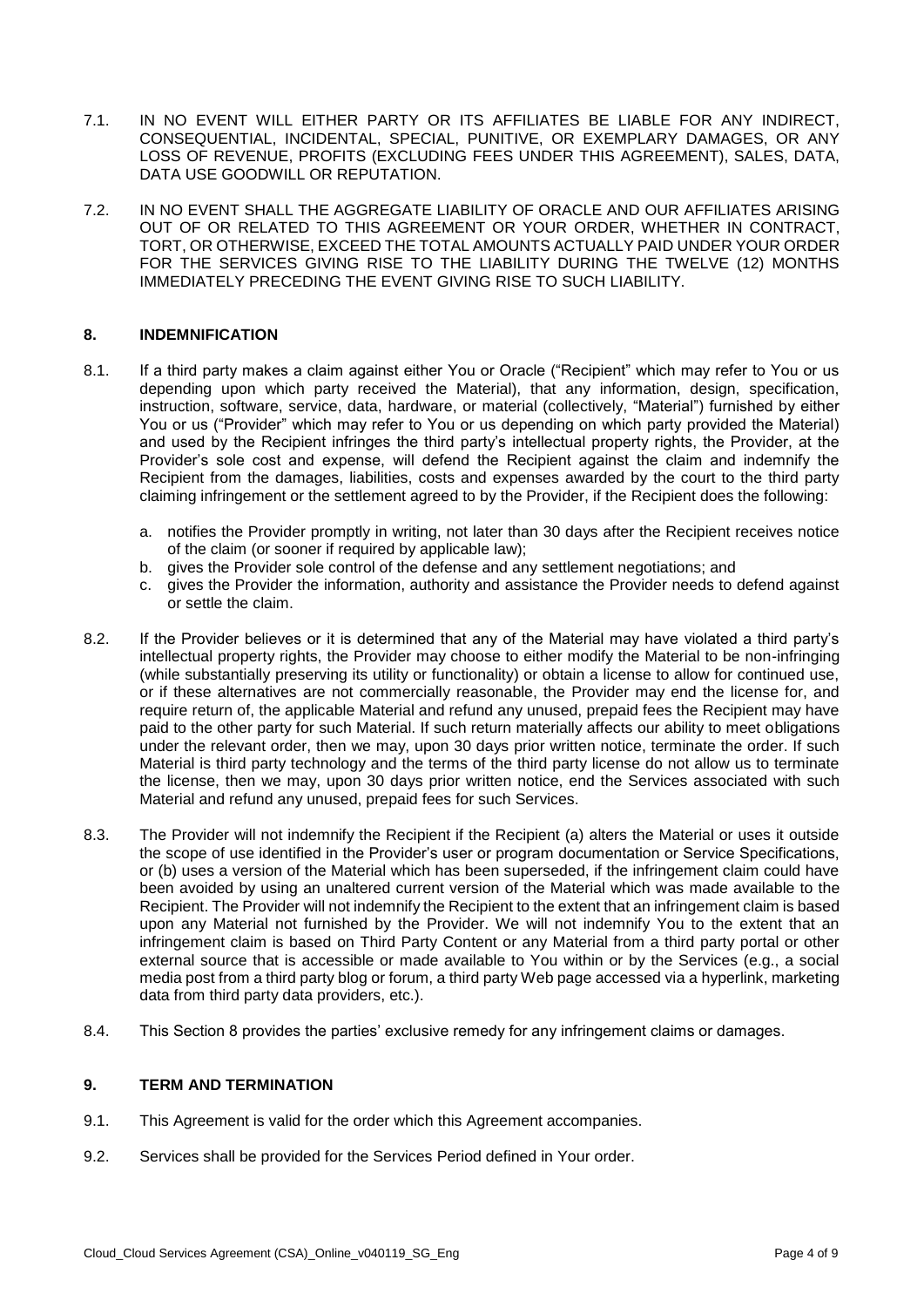- 9.3. We may suspend Your or Your Users' access to, or use of, the Services if we believe that (a) there is a significant threat to the functionality, security, integrity, or availability of the Services or any content, data, or applications in the Services; (b) You or Your Users are accessing or using the Services to commit an illegal act; or (c) there is a violation of the Acceptable Use Policy. When reasonably practicable and lawfully permitted, we will provide You with advance notice of any such suspension. We will use reasonable efforts to re-establish the Services promptly after we determine that the issue causing the suspension has been resolved. During any suspension period, we will make Your Content (as it existed on the suspension date) available to You. Any suspension under this Section shall not excuse You from Your obligation to make payments under this Agreement.
- 9.4. If either of us breaches a material term of this Agreement or any order and fails to correct the breach breaching party may terminate (a) in the case of breach of any order, the order under which the breach occurred, or (b) in the case of breach of the Agreement, the Agreement and any orders that have been placed under the Agreement. If we terminate any orders as specified in the preceding sentence, You must pay within 30 days all amounts that have accrued prior to such termination, as well as all sums remaining unpaid for the Services under such order(s) plus related taxes and expenses. Except for nonpayment of fees, the nonbreaching party may agree in its sole discretion to extend the 30 day period for so long as the breaching party continues reasonable efforts to cure the breach. You agree that if within 30 days of written specification of the breach, then the breaching party is in default and the non-You are in default under this Agreement, You may not use those Services ordered.
- 9.5. At the end of the Services Period, we will make Your Content (as it existed at the end of the Services Period) available for retrieval by You during a retrieval period set out in the Service Specifications. At the end of such retrieval period, and except as may be required by law, we will delete or otherwise render unrecoverable any of Your Content that remains in the Services. Our data deletion practices are described in more detail in the Service Specifications.
- 9.6. Provisions that survive termination or expiration of this Agreement are those relating to limitation of liability, indemnification, payment and others which by their nature are intended to survive.

### **10. THIRD-PARTY CONTENT, SERVICES AND WEBSITES**

 10.1 The Services may enable You to link to, transfer Your Content or Third Party Content to, or otherwise Services"). Oracle does not control and is not responsible for Third Party Services. You are solely responsible for complying with the terms of access and use of Third Party Services, and if Oracle accesses or uses any Third Party Services on Your behalf to facilitate performance of the Services, You are solely responsible for ensuring that such access and use, including through passwords, credentials or tokens issued or otherwise made available to You,is authorized by the terms of access access, third parties' websites, platforms, content, products, services, and information ("Third Party and use for such services.

 If You transfer or cause the transfer of Your Content or Third Party Content from the Services to a Third Party Service or other location, that transfer constitutes a distribution by You and not by Oracle.

- 10.2 Any Third Party Content we make accessible is provided on an "as-is" and "as available" basis without any warranty of any kind. You acknowledge and agree that we are not responsible for, and have no obligation to control, monitor, or correct, Third Party Content. We disclaim all liabilities arising from or related to Third Party Content.
- 10.3 You acknowledge that: (i) the nature, type, quality and availability of Third Party Content may change at any time during the Services Period, and (ii) features of the Services that interoperate with Third availability of such third parties' respective application programming interfaces (APIs). We may need to update, change or modify the Services under this Agreement as a result of a change in, or unavailability of, such Third Party Content, Third Party Services or APIs. If any third party ceases to make its Third Party Content or APIs available on reasonable terms for the Services, as determined by us in our sole discretion, we may cease providing access to the affected Third Party Content or Third Party Services without any liability to You. Any changes to Third Party Content, Third Party Services or APIs, including Party Services such as Facebook™, YouTube™ and Twitter™, etc. , depend on the continuing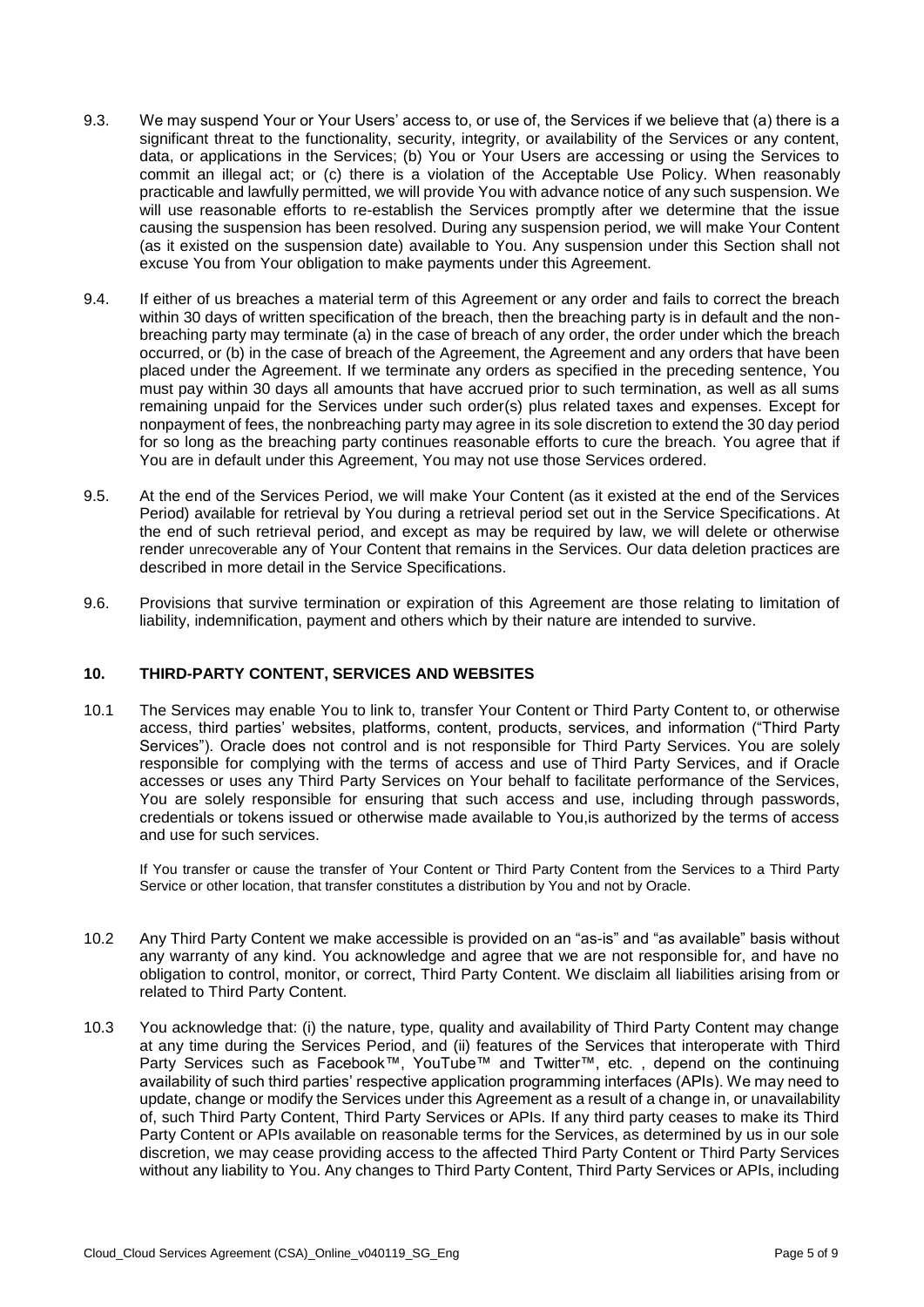their unavailability, during the Services Period does not affect Your obligations under this Agreement or the applicable order, and You will not be entitled to any refund, credit or other compensation due to any such changes.

## **11. SERVICE MONITORING, ANALYSES AND ORACLE SOFTWARE**

- 11.1. We continuously monitor the Services to facilitate Oracle's operation of the Services; to help resolve Your service requests; to detect and address threats to the functionality, security, integrity, and availability of the Services as well as any content, data, or applications in the Services; and to detect and address illegal acts or violations of the Acceptable Use Policy. Oracle monitoring tools do not collect or store any of Your Content residing in the Services, except as needed for such purposes. Oracle does not monitor, and does not address issues with, non-Oracle software provided by You or any of Your Users that is stored in, or run on or through, the Services. Information collected by Oracle monitoring tools (excluding Your Content) may also be used to assist in managing Oracle's product and service portfolio, to help Oracle address deficiencies in its product and service offerings, and for license management purposes.
- 11.2. We may (i) compile statistical and other information related to the performance, operation and use of the Services, and (ii) use data from the Services in aggregated form for security and operations management, to create statistical analyses, and for research and development purposes (clauses i and ii are collectively referred to as "Service Analyses"). We may make Service Analyses publicly available; however, Service Analyses will not incorporate Your Content, Personal Data or Confidential Information in a form that could serve to identify You or any individual. We retain all intellectual property rights in Service Analyses.
- 11.3. We may provide You with the ability to obtain certain Oracle Software (as defined below) for use with the Services. If we provide Oracle Software to You and do not specify separate terms for such software, then such Oracle Software is provided as part of the Services and You have the non-exclusive, worldwide, limited right to use such Oracle Software, subject to the terms of this Agreement and Your order (except for separately licensed elements of the Oracle Software, which separately licensed elements are governed by the applicable separate terms), solely to facilitate Your use of the Services. You may allow Your Users to use the Oracle Software for this purpose, and You are responsible for earlier of our notice (by web posting or otherwise) or the end of the Services associated with the Oracle Software. Notwithstanding the foregoing, if Oracle Software is licensed to You under separate terms, then Your use of such software is governed by the separate terms. Your right to use any part of the Oracle Software that is licensed under the separate terms is not restricted in any way by this Agreement. their compliance with the license terms. Your right to use any Oracle Software will terminate upon the

# **12. EXPORT**

- 12.1. Export laws and regulations of the United States and any other relevant local export laws and regulations apply to the Services. Such export laws govern use of the Services (including technical data) and any Services deliverables provided under this Agreement, and You and we each agree to comply with all such export laws and regulations (including "deemed export" and "deemed re-export" regulations). You agree that no data, information, software programs and/or materials resulting from or will be used for any purpose prohibited by these laws including, without limitation, nuclear, chemical, the Services (or direct product thereof) will be exported, directly or indirectly, in violation of these laws, or biological weapons proliferation, or development of missile technology.
- 12.2. You acknowledge that the Services are designed with capabilities for You and Your Users to access the Services without regard to geographic location and to transfer or otherwise move Your Content between the Services and other locations such as User workstations. You are solely responsible for the authorization and management of User accounts across geographic locations, as well as export control and geographic transfer of Your Content.

## **13. FORCE MAJEURE**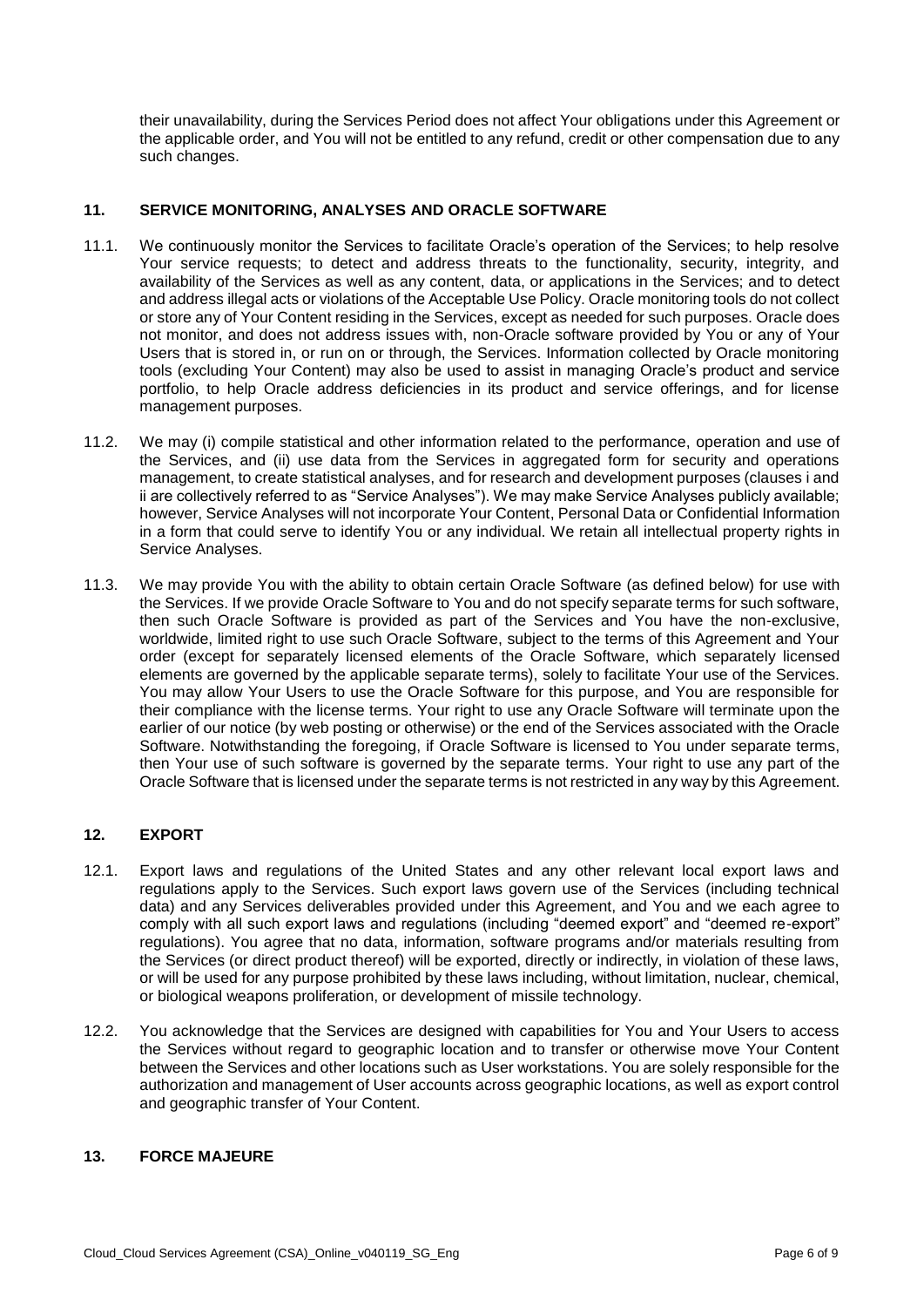Neither You nor we shall be responsible for failure or delay of performance if caused by: an act of war, hostility, or sabotage; act of God; pandemic; electrical, internet, or telecommunication outage that is not caused by the obligated party; government restrictions (including the denial or cancelation of any export, import or other license); or other event outside the reasonable control of the obligated party. Both You and we will use reasonable efforts to mitigate the effect of a force majeure event. If such event continues for more than 30 days, either of You or we may cancel unperformed Services and affected orders upon written notice. This Section does not excuse either party's obligation to take reasonable steps to follow its normal disaster recovery procedures or Your obligation to pay for the Services.

### **14. GOVERNING LAW AND JURISDICTION**

 This Agreement is governed by the laws of Singapore and each party agrees to submit to the exclusive jurisdiction of, and venue in, the courts in Singapore in any dispute arising out of or relating to this Agreement.

### **15. NOTICE**

- 15.1. Any notice required under this Agreement shall be provided to the other party in writing. If You have a legal dispute with us or if You wish to provide a notice under the Indemnification Section of this Agreement, or if You become subject to insolvency or other similar legal proceedings, You will promptly send written notice to: Oracle Corporation Singapore Pte Ltd at 1 Fusionopolis Place, Level 12 Galaxis, Singapore 138522, Attention: General Counsel, Legal Department.
- 15.2. We may give notices applicable to our Services customers by means of a general notice on the Oracle portal for the Services, and notices specific to You by electronic mail to Your e-mail address on record in our account information or by written communication sent by first class mail or pre-paid post to Your address on record in our account information.

#### **16. ASSIGNMENT**

 You may not assign this Agreement or give or transfer the Services, or any interest in the Services, to another individual or entity.

#### **17. OTHER**

- 17.1. We are an independent contractor, and each party agrees that no partnership, joint venture, or agency relationship exists between the parties.
- 17.2. Our business partners and other third parties, including any third parties with which the Services have integrations or that are retained by You to provide consulting services, implementation services or applications that interact with the Services, are independent of Oracle and are not Oracle's agents. We are not liable for, bound by, or responsible for any problems with the Services or Your Content arising due to any acts of any such business partner or third party, unless the business partner or third party is providing Services as our subcontractor on an engagement ordered under this Agreement and, if so, then only to the same extent as we would be responsible for our resources under this Agreement.
- 17.3. If any term of this Agreement is found to be invalid or unenforceable, the remaining provisions will remain effective and such term shall be replaced with another term consistent with the purpose and intent of this Agreement.
- 17.4. Except for actions for nonpayment or breach of Oracle's proprietary rights, no action, regardless of form, arising out of or relating to this Agreement may be brought by either party more than two years after the cause of action has accrued.
- 17.5. Prior to entering into an order governed by this Agreement, You are solely responsible for determining whether the Services meet Your technical, business or regulatory requirements. Oracle will cooperate with Your efforts to determine whether use of the standard Services are consistent with those requirements. Additional fees may apply to any additional work performed by Oracle or changes to the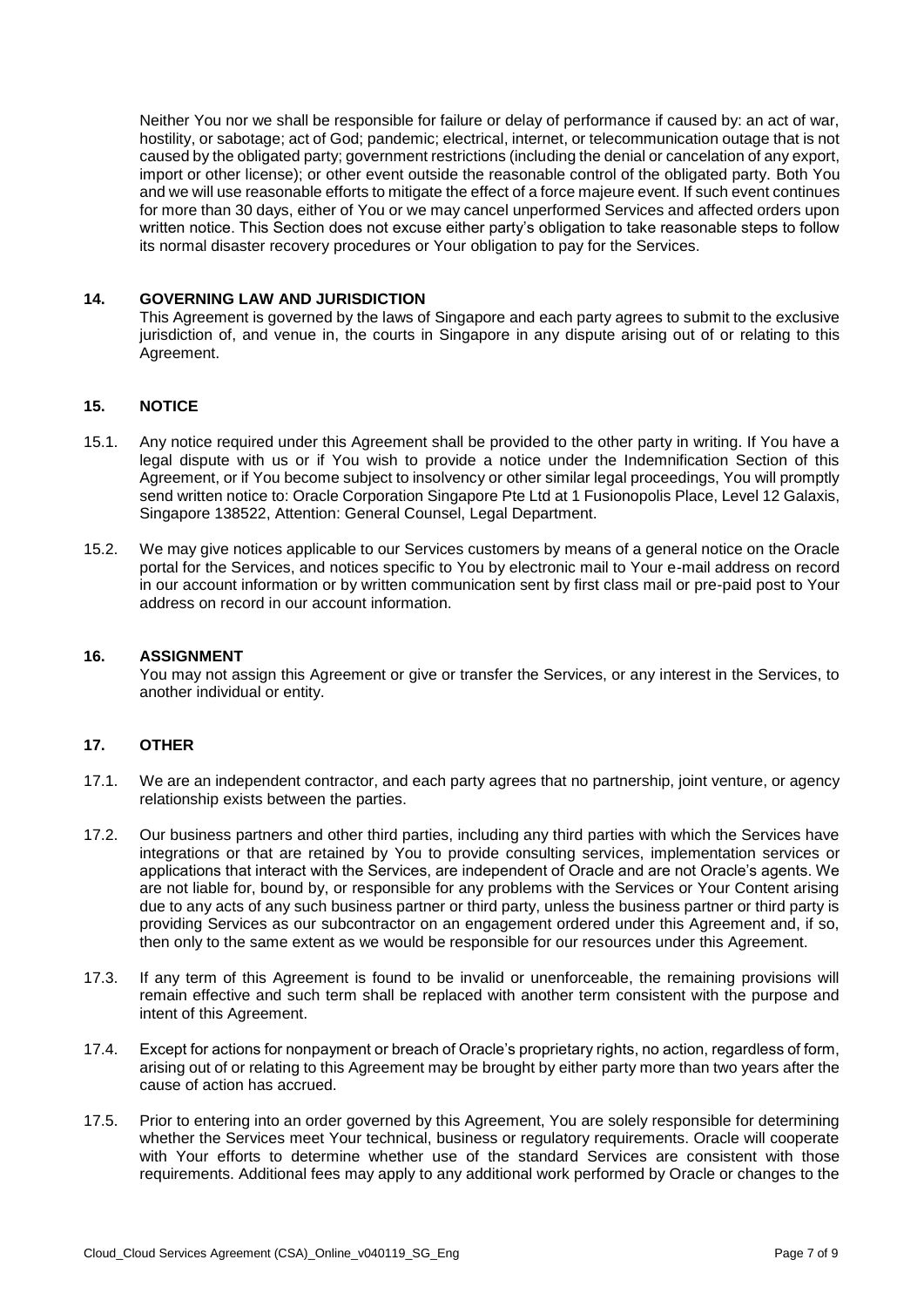Services. You remain solely responsible for Your regulatory compliance in connection with Your use of the Services.

 17.6. Upon forty-five (45) days written notice and no more than once every twelve (12) months, Oracle may audit Your use of the Cloud Services to ensure Your use of the Cloud Services is in compliance with the terms of the applicable order and this Agreement . Any such audit shall not unreasonably interfere with Your normal business operations.

You agree to cooperate with Oracle's audit and to provide reasonable assistance and access to information reasonably requested by Oracle.

 The performance of the audit and non-public data obtained during the audit (including findings or reports that result from the audit) shall be subject to the provisions of section 4 (Nondisclosure) of this Agreement.

 If the audit identifies non-compliance, You agree to remedy (which may include, without limitation, the payment of any fees for additional Cloud Services) such non-compliance within 30 days of written notification of that non-compliance. You agree that Oracle shall not be responsible for any of Your costs incurred in cooperating with the audit.

## **18. ENTIRE AGREEMENT**

- 18.1. You agree that this Agreement and the information which is incorporated into this Agreement by written the applicable order, is the complete agreement for the Services ordered by You and supersedes all reference (including reference to information contained in a URL or referenced policy), together with prior or contemporaneous agreements or representations, written or oral, regarding such Services.
- 18.2. It is expressly agreed that the terms of this Agreement and any Oracle order shall supersede the terms in any purchase order, procurement internet portal, or other similar non-Oracle document and no terms included in any such purchase order, portal, or other non-Oracle document shall apply to the Services ordered. In the event of any inconsistencies between the terms of an order and the Agreement, the order shall take precedence; however, unless expressly stated otherwise in an order, the terms of the Data Processing Agreement shall take precedence over any inconsistent terms in an order. This Agreement and orders hereunder may not be modified and the rights and restrictions may not be altered or waived except in a writing signed or accepted online by authorized representatives of You and of Oracle; however, Oracle may update the Service Specifications, including by posting updated documents on Oracle's websites. No third party beneficiary relationships are created by this Agreement.

## **19. AGREEMENT DEFINITIONS**

- 19.1. "**Oracle Software**" means any software agent, application or tool that Oracle makes available to You for download specifically for purposes of facilitating Your access to, operation of, and/or use with, the Services.
- 19.2. "**Program Documentation**" refers to the user manuals, help windows, readme files for the Services and any Oracle Software. You may access the documentation online at<http://oracle.com/contracts>or such other address specified by Oracle.
- 19.3. "**Service Specifications**" means the following documents, as applicable to the Services under Your order: (a) the Oracle Cloud Hosting and Delivery Policies, the Program Documentation, the Oracle privacy policies; and (c) any other Oracle documents that are referenced in or incorporated into Your order. The following do not apply to any non-Cloud Oracle service offerings acquired in Your order, such as professional services: the Oracle Cloud Hosting and Delivery Policies and Program Documentation. The following do not apply to any Oracle Software: the Oracle Cloud Hosting and Delivery Policies, Oracle service descriptions, and the Data Processing Agreement. service descriptions, and the Data Processing Agreement described in this Agreement; (b) Oracle's